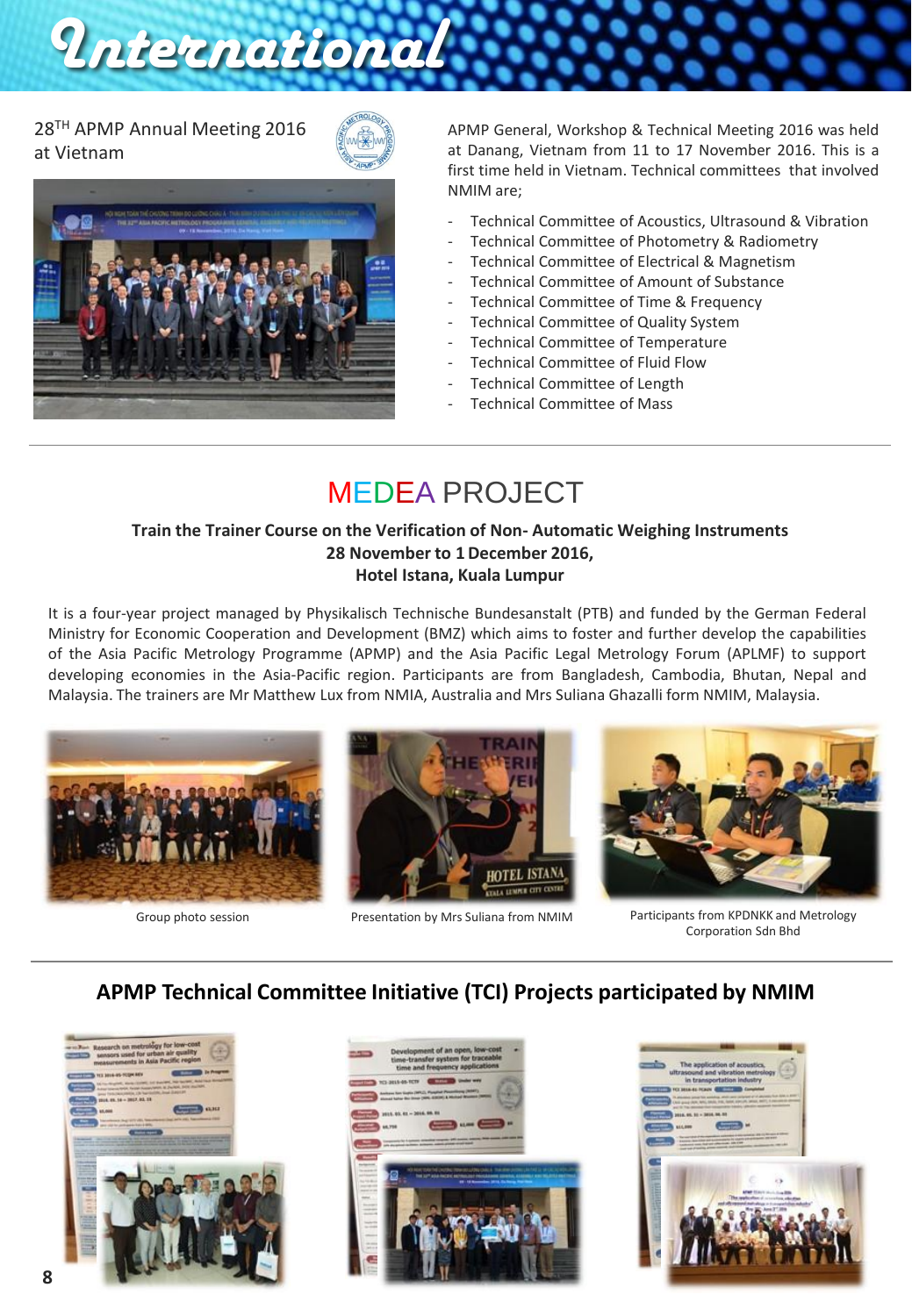#### **World Metrology Day 2016**



*Event*

World Metrology Day (WMD) is an annual event that is celebrated to commemorate the diplomatic treaty known as the' Metre Convention. Malaysia became a member of the agreement in 2001. This agreement, originally signed on 20 May 1875 was the beginning of a formal agreement and cooperation at the international level in the field of measurement science or metrology. One of the main objectives of the agreement is to facilitate trade among member countries through the application of the SI system for ensuring uniform measurement.

We celebrated WMD 2016 which carrying the theme of "Measurements in a Dynamic World" with great emotion and pride as the Opening Ceremony was officiated by YB Datuk Seri Panglima Madius Tangau, Minister of Science, Technology and Innovation (MOSTI).

It was such a most memorable occassion as two main events were held in conjuction with the celebration alongside the presence of our stakeholders, which were:

- The declaration of NML-SIRIM becoming National Metrology Institute of Malaysia (NMIM)
- The launching of NMIM Website ([www.nmim.gov.my\)](http://www.nmim.gov.my/).



*WMD 2016 @ NMIM*



*WMD 2016 @ Kimia Malaysia*